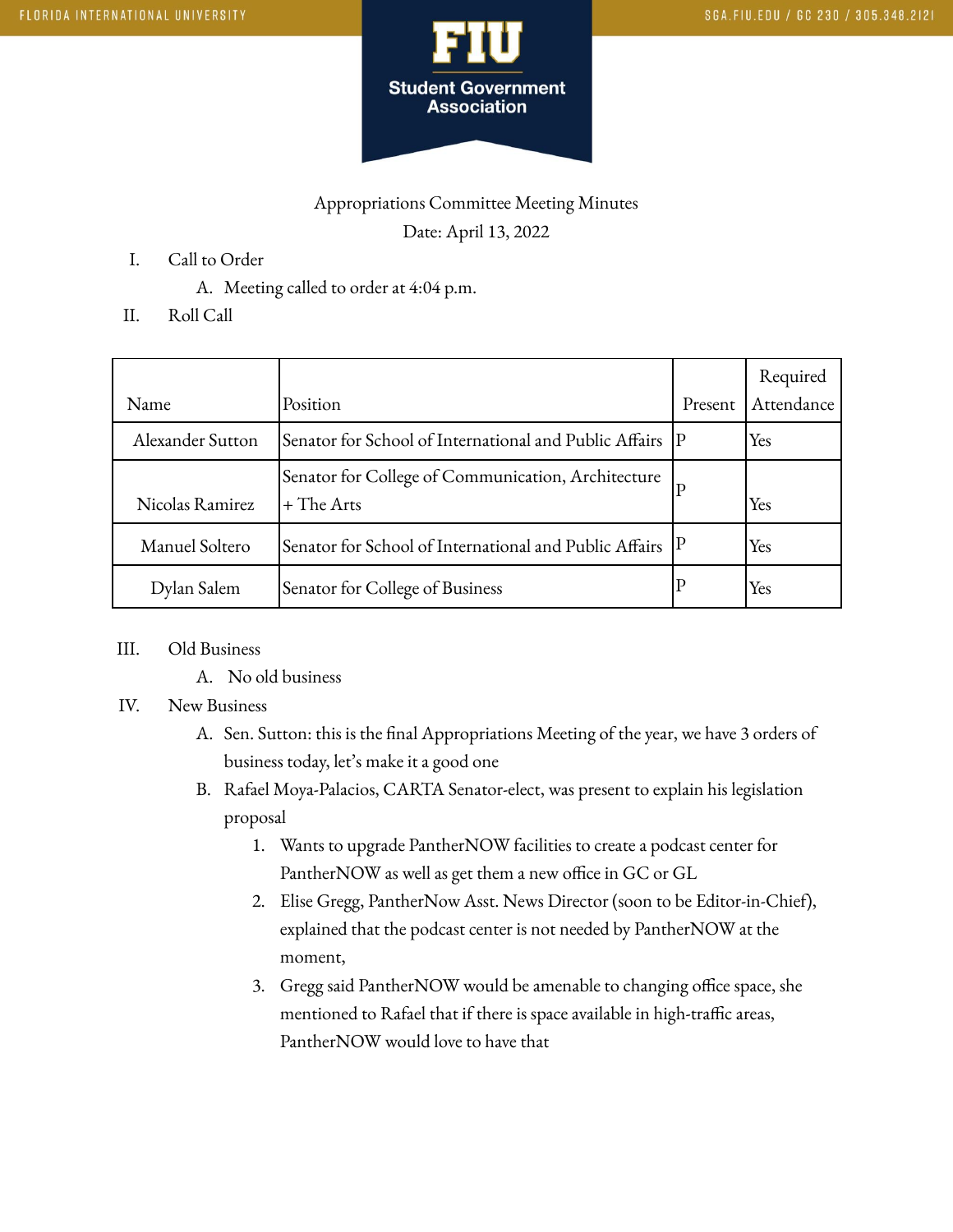- 4. SGA Larissa James was present: she explained that the Budget Committee would have to give the money to help move into new office space. Suggests reviewing the MOU between CARTA, PantherNOW, and SGA
- 5. Reviewed Rafael's draft legislation, gave advice on how to improve it and make the initiative happen
- C. Alan George and Brittany Pellettiere, members of ASME (American Society of Mechanical Engineers), were present
	- 1. Alan shared a presentation about ASME and what it does
	- 2. ASME placed 21st (out of about 150) in 2021 at Spaceport America Cup, their main competition, in which they build a rocket
	- 3. Their trip is June 21-26, and they need to transport all of their supplies, as well as 10 students and 1 faculty advisor
	- 4. Majority of ASME's funding comes from FIU Engineering, as well as RSOC's \$500 plus an extra \$1000 in special allocation
	- 5. Larissa Adames explained that RSOC having funded them would prevent them from being able to receive SGA money due to the rule against double dipping
	- 6. Encouraged ASME to find more money through RSOC or other sources, but would have to do it quickly, due to cutoffs with the fiscal year
	- 7. Mr. George asked if it would make more sense to go directly to SGA for funding this in the future; asked for contacts for other people or groups that could assist to find this funding
	- 8. Sutton and Larissa discussed logistics of budget requests and RSOC funding to avoid double dipping
	- 9. Mr. George asked to raise awareness of his club, asked about how to get a stand to showcase a rocket and solicit donations in GC; Larissa explained that the process is layered and takes many steps to approve new on-campus structures
- D. Bills to be heard before committee
	- 1. SB 02 007: A Bill to Amend the Student Government Association
- E. SB 02 007
	- 1. Debate on the bill
	- 2. Sen. Sutton: this legislation doesn't make sense to address at the end of the term, we should do this with more time available to us, also don't agree with some of the changes to how much people are paid